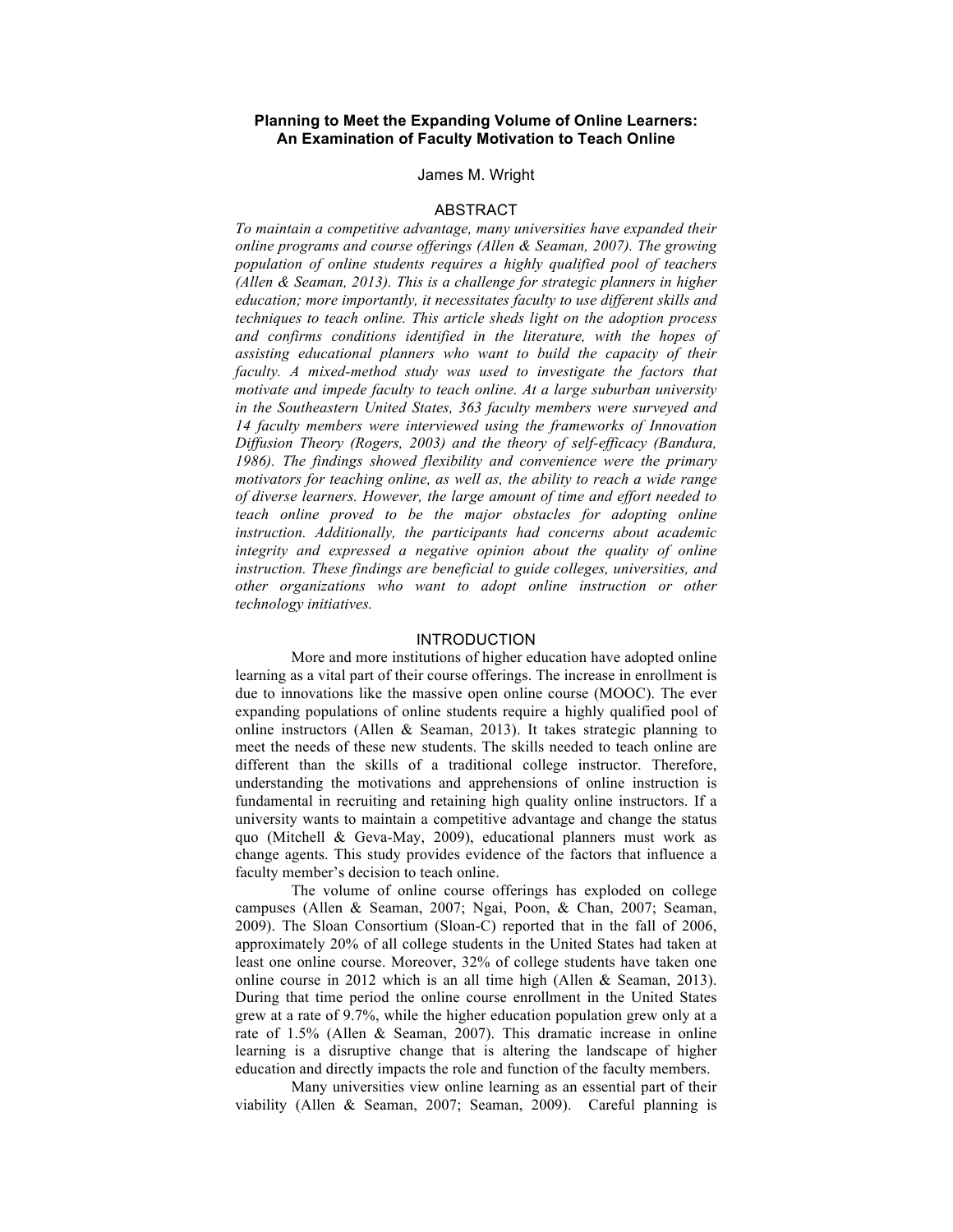required as more students are added to the online environment; more importantly, it requires faculty to adopt a new tool set and transition to a different instructional medium. Therefore, this study sheds light on the adoption process and established conditions identified in the literature, with the hopes of aiding other institutions who want to build capacity.

#### *Problem Statement and Rationale*

Not all faculty members have embraced online education (Jones, Lindner, Murphy & Dooley, 2002; Mitchell & Geve-May, 2009). For example, Zemsky and Massy (2004) reported discrepancies between faculty and administrators' responses on the same items regarding expectations and attitudes about online learning. Faculty and administration often have different perspectives regarding online instruction. Nonetheless, Shea, Pickett, and Li (2005) conclude, "if the benefits associated with online teaching are to be realized – especially those most clearly revered, such as increasing access to higher education – faculty participation and engagement is critical" (p. 2).

However, faculty members are the key to the successful design, development, and delivery of online instruction. Consequently, understanding the factors that promote and impede faculty involvement in online instruction is the rationale. The goal of this study was to examine the reasons why some faculty members adopt online teaching, while others do not. The ultimate purpose of this study is to provide help to educational planners and further the faculty participation in online learning for any university struggling to staff online courses.

If college faculty are vital to propel online teaching (Allen & Seaman, 2013; Maquire, 2005; Seaman, 2009), it is reasonable to examine the reasons why some faculty choose to participate in online instruction, while others do not. Ultimately, this problem is a classic adoption problem (Rogers, 2003). The identification of motivating factors and the barriers to adoption will better inform future planning. Moreover, the rationale for this study is to increase competiveness and manage the flow of students that can be taught effectively in the online environment. The knowledge presented in this study will impact future institutional planning to meet the needs of the increased online student enrollment.

Furthermore, an exploration of factors that encourage faculty members to teach online shed light on the rate of the adoption of this new technology. Mitchell and Geva-May conclude that, "one key variable leading to implementation problems that is acknowledged in the literature is the resistance of actors in organizational systems to take up new initiatives and change the status quo" (2009, p. 72). This study responds to Mitchell and Geva-May's call to change the status quo by the examination of adoption and resistance patterns.

Finally, the examination of resistant factors is crucial in the removal of roadblocks and other obstructions. As universities began using online instruction, Berge (1998) articulated the need to examine faculty resistance to distance learning and the reasons for non-participation. He concluded that the changes in universities often are small and measured, and these changes may not keep pace with the needs of students in a competitive marketplace (Berge, 1998). Online instruction exposes universities to a new level of competition that is not bound by geographic regions. Therefore, a major rationale for conducting this research study was to understand faculty adoption patterns in the hopes of creating a competitive advantage for strategic planners in universities and other institutions (Dooley & Murphrey, 2000).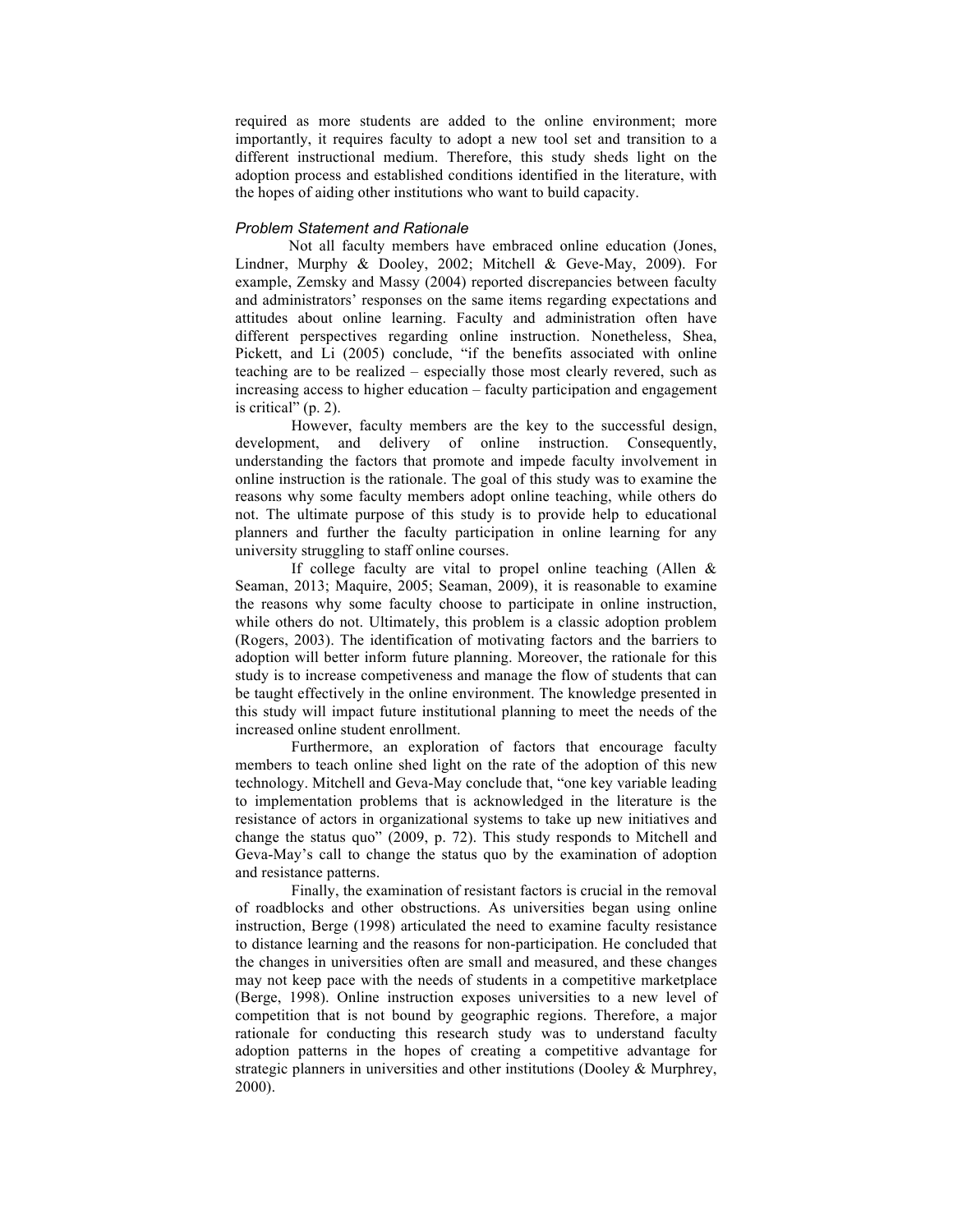# *Research Questions*

The following research questions guided this study. RQ1. What factors motivate faculty adoption of online instruction?

RQ2. What barriers inhibit faculty adoption of online instruction?

RQ3. How do faculty members perceive the quality of online instruction?

# CONCEPTUAL FRAMEWORK *Social Cognitive Theory* and *Self-efficacy*

The conceptual framework for this study is grounded in two seminal theories that are used as foci to examine faculty adoption of online instruction. The first is Bandura's construct of *self-efficacy* that described a person's capacity to organize and implement a plan of action for adopting a new idea (1997). The second major theory used is the Innovation Diffusion Theory (IDT) (Rogers, 1962/2003).

Self-efficacy is a central component of Social Cognitive Theory (SCT) that attributes changes in human behavior based on observation (Bandura, 1986). Social Cognitive Theory explains learning through observation, or modeling, of other people's behaviors in conjunction with a person's own belief in their ability to perform a particular action. According to Bandura (1986), the concept of self-efficacy is a major prerequisite before change can occur. Fundamental to the adoption of online instruction, faculty must believe they will be successful before adoption can take place.

Essentially, one's attitude influences behaviors, and people engage in behaviors where they perceive they will be successful (Ormrod, 2007). Self-efficacy is an important aspect of technology adoption because it illuminates perceived capabilities that link to attitudes regarding adopting technology (Elgort, 2005; Straub, 2009). In general terms, the instructor must believe they will be successful teaching online before adopting a new instructional method. "In the last twenty years, self-efficacy has been shown to have a significant impact on student performance, meaning that when confidence levels increase, performance levels increase as well" (DeTure, 2004, p. 23). Conversely, people avoid activities and situations where they perceive failure (Bembenutty, 2009). For example, Schunk (1996) found people sustain learning efforts based on self-efficacy or the belief in one's ability to perform a task. Therefore, Bandura's Social Cognitive Theory, with a primary emphasis on self-efficacy, is a logical and appropriate conceptual lens for this study.

#### *Innovation Diffusion Theory*

The second major conceptual foundation for this study is the Innovation Diffusion Theory (IDT) (Rogers, 1962/2003). Rogers' work is the bedrock of multiple theories of technology adoption (Straub, 2009). Diffusion of Innovation examined the micro level adoption process, as well as macro level diffusion across organizations, systems, or processes. Online learning presents many positive advantages, and has been adopted by many institutions of higher education (Allen & Seaman, 2007; Seaman, 2009).

To explain the process of adoption, Rogers (2003) outlines characteristics of innovations observed by the users. These characteristics include: (1) relative advantage, (2) compatibility, (3) complexity, (4) trialability, and (5) observability. These characteristics are perceived differently by individuals, and this difference in perception explains the degree of participation or rate of adoption of the innovation (Rogers, 2003). Using these characteristics is a valuable way to examine and explain why faculty adopt online learning.

Furthermore, Rogers (2003) describes the adoption and diffusion process in unique stages. As faculty develop their skills as online instructors,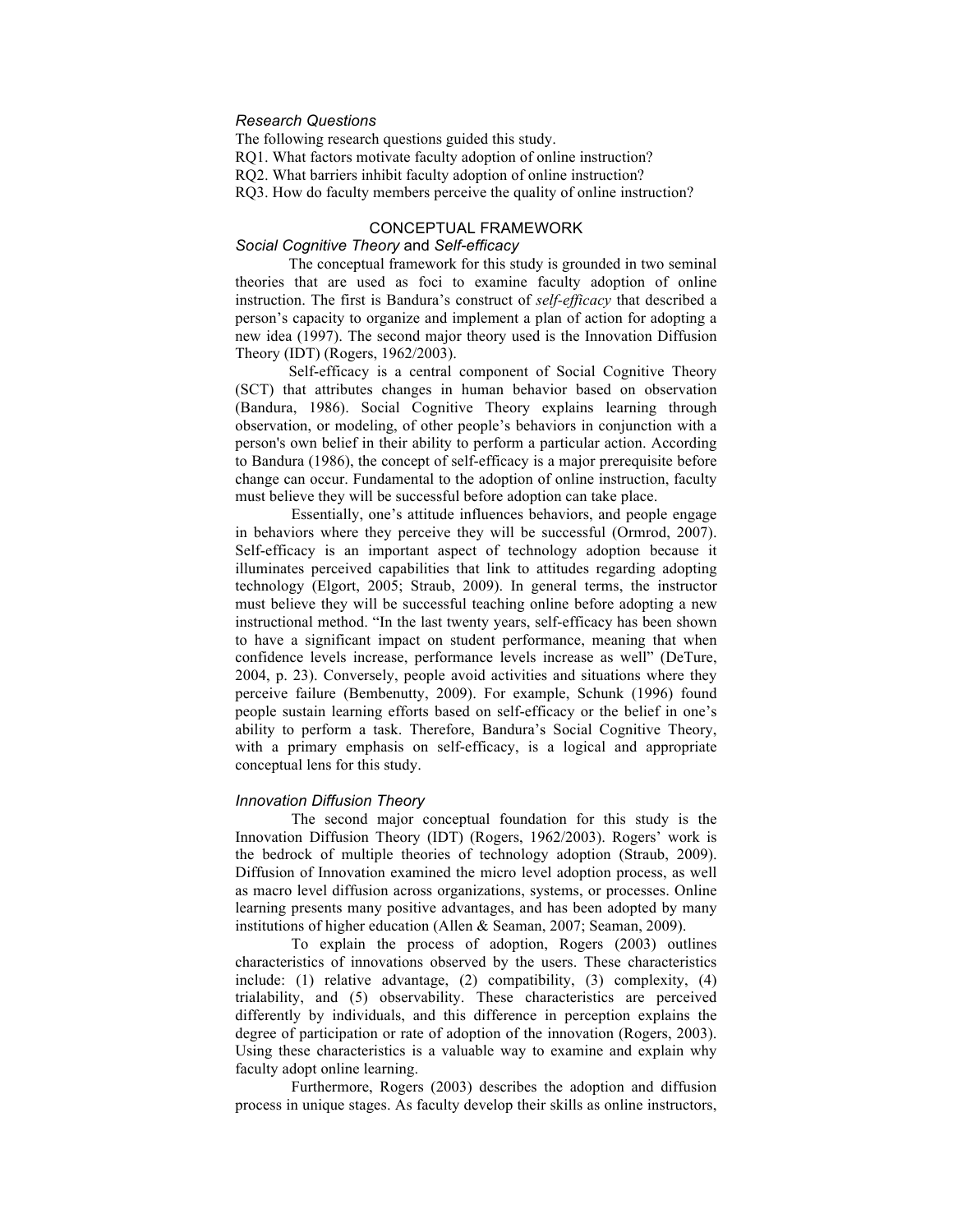they traverse through various stages of adoption. These stages provide distinctive ways to classify and categorize the different levels of experience of the individual faculty members. To spur the adoption to the online medium, it is important to know where the faculty members are in relationship to Rogers' Diffusion of Innovation model. Thus, Innovation Diffusion Theory was the ideal conceptual framework to examine faculty adoption of online teaching.

In summary, this study was grounded in two prominent academic theories: Social Cognitive Theory and Innovation Diffusion Theory. Selfefficacy and Social Cognitive Theory provided the psychological foundation to explain internal motivation and human behavior. Innovation Diffusion Theory provided a formal model to explain how and why people adopt or resist online instruction. These dual lenses serve as the conceptual foundation to frame the discussion of technology adoption and diffusion.

### SUPPORT FROM THE LITERATURE

Online learning threatens some core values and assumptions held in higher education (Maguire, 2005; Mitchell & Geva-May, 2009; Schifter, 2000). The literature is rich with studies of effective practices of online instruction (Clay, 1999; Means et al., 2009). Reviewing the literature dealing with faculty attitudes and perceptions towards online learning established the foundation for this study.

Zhen, Garthwait, and Pratt (2008) in a study of 400 college faculty members found that the role of self-efficacy and faculty educational philosophy impacted the rate of adoption to teach online. They concluded, "the innovation rate of adoption whether relatively slow or rapid is determined by many factors such as the individuals' perceptions of and experiences with the advantages of the innovations, the difficulties and limitations for potential uses, and the need for social understanding" (p. 3). Six themes described by Zhen, Garthwait, and Pratt (2008) provide the foundation for this study. For example, the authors discuss experience, time, peer-pressure, and self-efficacy as factors that influence the decision to teach online. Additionally, they discuss the importance of philosophy and pedagogical style as a predictor of use.

Shea, Pickett, and Li (2005) examined 913 professors across 40 campuses in the New York State University. Rogers' (2003) IDT was used as a theoretical lens to examine the adoption of online learning and to identify the barriers to adoption. They found that the level of technical support, a positive experience in teaching and developing the course, the level of interaction in the course, and the content discipline affected faculty attitudes to teach online.

Mitchell and Geva-May (2009) also explored faculty attitudes about online learning with 363 faculty members at five university-colleges in British Columbia. The study triangulated an attitude questionnaire, follow-up interviews, and a content analysis of institutional documentation regarding the use of online learning. The study found four major themes and variables that manifest changes in faculty behavior. The authors contend that faculty attitudes associated with intellectual reluctance, technical and instructional support, willingness to change, and ultimately the cost-benefit influenced the adoption or rejection of online learning.

Tabata and Johnsrud (2008), at the University of Hawaii, presented a conceptual model for faculty participation with distance learning. Tabata and Johnsrud's model asserts that four major factors influence faculty participation in online learning: (1) demographics, (2) experience with online learning, (3) attitudes towards online learning, and (4) the adoption and use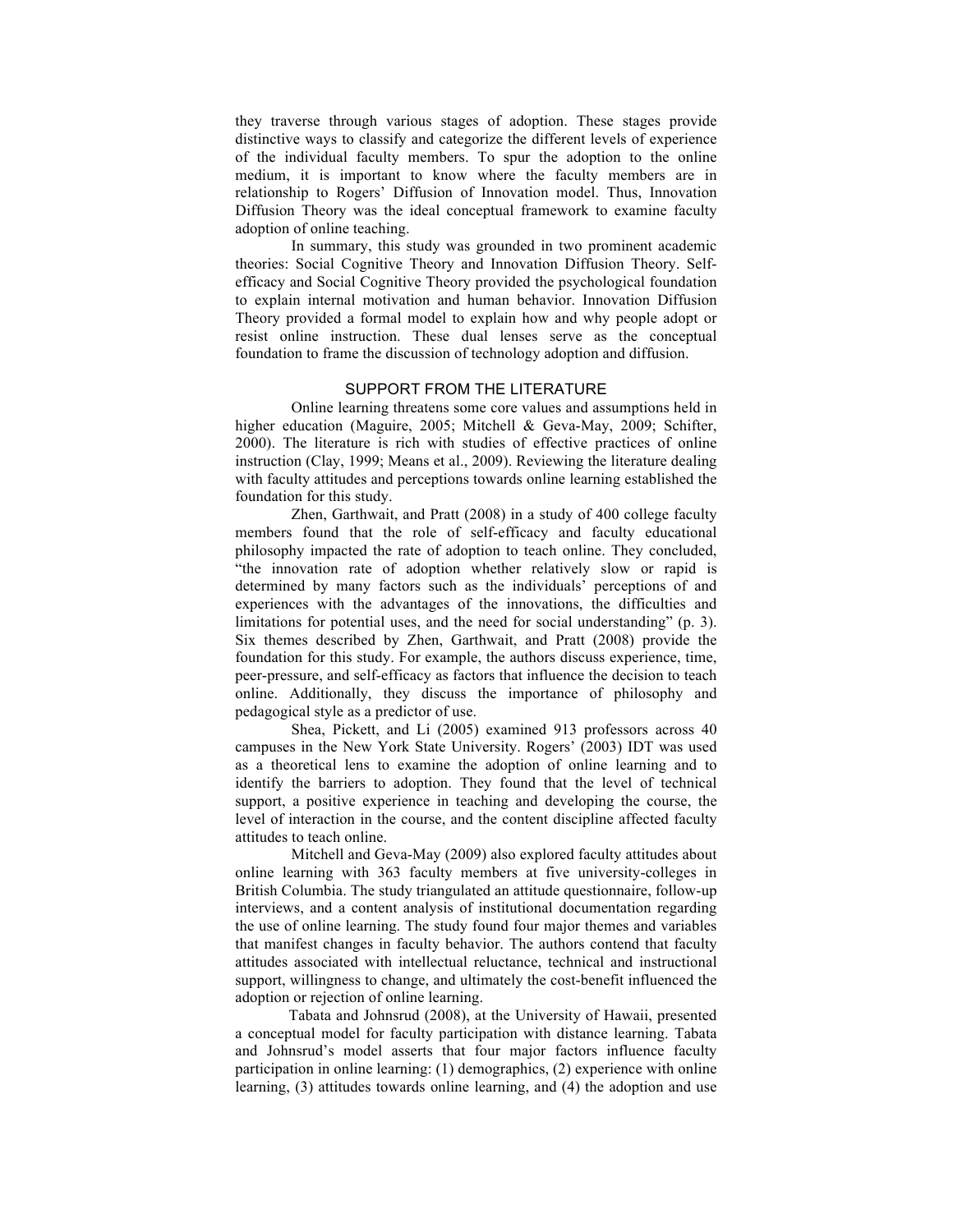of technology. These four major elements served the founding model for this study.

Finally, time and complexity are listed as major reasons for not participating with online learning. For example, Rockwell, Schauer, Fritz, and Marx (1999) cited that faculty members felt online instruction displaced the time dedicated to research and other scholarly activities. Additionally, the issues of tech support and technical complexity are cited repeatedly as impediments. One of the primary factors of resistance to teach online is frustration with technology (Zhen, Garthwait, & Pratt, 2008). The complexities of the technology along with a lack of tech support are cited barriers in the literature (Berge, 1998; Bonk, 2001; Jones, Lindner, Murphy, & Dooley, 2002; Seaman, 2009).

# *Resistance to Change*

Resistance to an innovation is often common within an organization or social system (Maguire, 2005; Rogers, 2003). Parisot (1997) and Berge (1998) found resistance to change was the primary reason faculty do not want to teach online. This dramatic shift to online instruction is radically changing the nature of college education. Regardless of the reasons for the proliferation, it is important for college faculty to adopt and ultimately master this new medium of instruction (Mitchell & Geva-May, 2009). Still, many college faculty members are resistant to teach online (Fullan, 2007; Rogers, 2003).

Natriello (2005) argued that online learning threatens the core value of faculty control by forcing traditional programs and traditional delivery methods to be re-examined. Nevertheless, this delivery method presents new challenges for the college professor. The traditional professional development focuses on acquiring technical skills (Mishra & Koehler, 2006). However, little attention is paid to how the teacher will teach with the technology in their courses. There is an assumption that teachers will naturally know how to integrate and teach with technology. But this is not always the case. Mishra and Koehler concluded, "merely knowing how to use technology is not the same as knowing how to teach with it" (2008, p. 1033). Wang, MacArthur, and Crosby (2003) concluded that despite all the opportunities offered by the World Wide Web many faculty members have not converted to online instruction. Therefore, it is important to understand why some faculty members have converted and others maintain the traditional instructional methods.

#### *Concerns Regarding Quality*

Finally, another major issue expressed in the literature is the concern that online classes are not as good or effective as traditional classes. This is one of the research questions. For example, "critics of online education have questioned the value, effectiveness, and quality of online education" (Bolliger & Wasilik, 2009, p. 104). Bolliger and Wasilik (2009) found the student's academic performance impacted the faculty's satisfaction teaching online and factored faculty burnout. Likewise, college faculty have voiced the same concern about instructional effectiveness of online courses (Romiszowski, 2004; Seaman, 2009; Wilson, 2001). Whether this concern is real or perceived, it is a major obstacle to teaching online.

Although the research evidence is not complete or definitive, the literature presents a strong validation of the effectiveness of the quality with online instruction. The field has matured in the last two decades, and the question of quality still lingers. Both sides of this debate use the *no significant difference phenomenon* to perpetuate their perspective that online learning is no better or no worse than traditional face-to-face instruction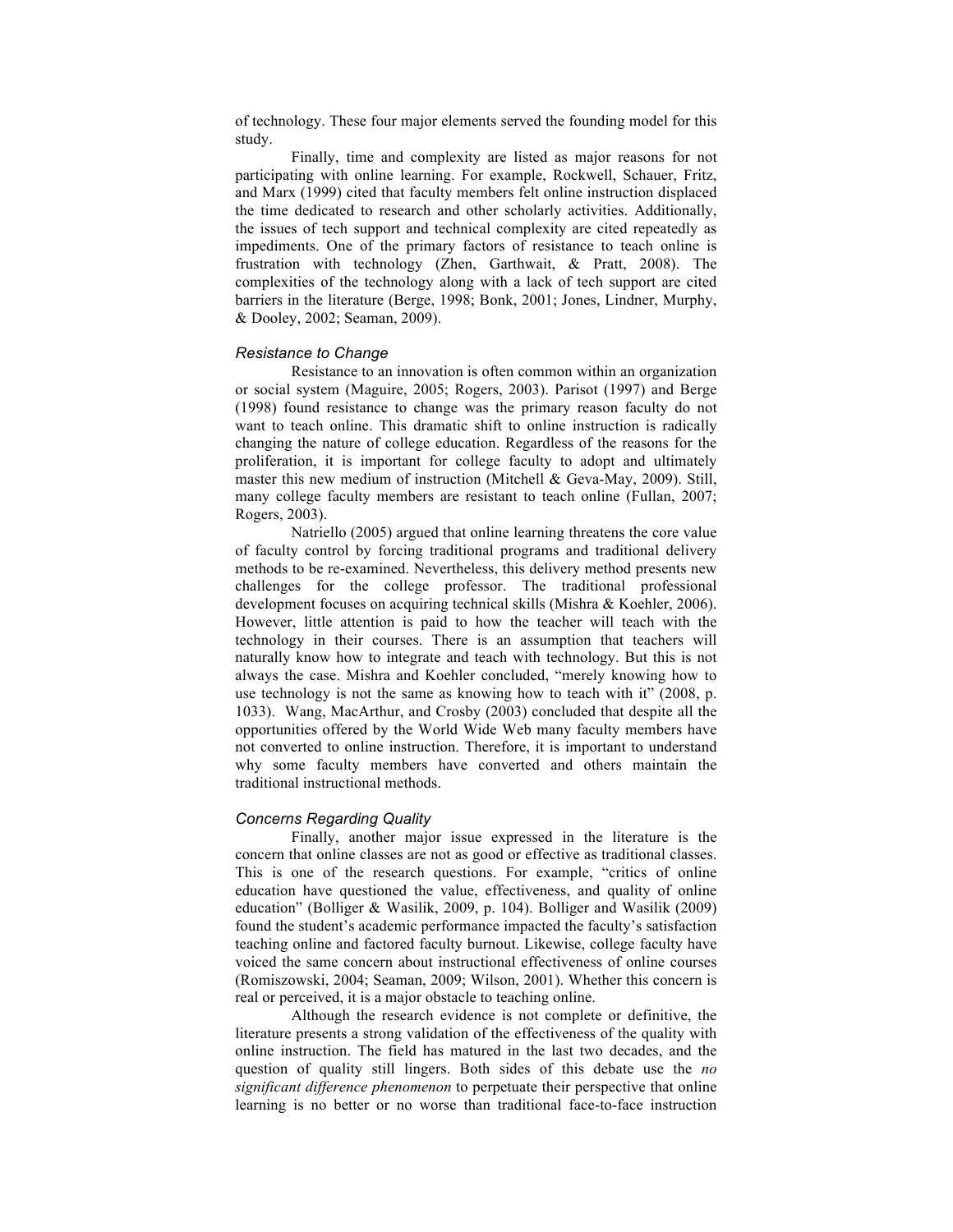(Russell, 1999). The U.S. Department of Education advises against more studies that directly compare online courses to face-to-face because the pedagogy, approach, and delivery are different for each format (Means et al., 2009). Nevertheless, the debate continues suggesting that the quality of learning outcomes can be the same or better than face-to-face instruction.

# METHODOLOGY

#### *Research Design*

At a large suburban university in the Southeastern United States, a mixed-method approach was used to investigate faculty's perceptions about teaching online. Three hundred, sixty three faculty members were surveyed and 14 faculty members were interviewed using the conceptual framework. The primary quantitative methodology was descriptive survey design (Creswell, 2008; Lunenburg & Irby, 2008), and the qualitative interviews followed a structured protocol (Marshall & Rossman, 2006). All faculty members were invited to participate in the study, and the survey had a return rate of 42% of full-time faculty members.

A major advantage of the mixed-method approach was the deeper level of understanding gained from the interviews that was not possible from the survey instrument. Overall, the design and structure of the research methodology produced a strong data set that explained many motivating factors, obstructing barriers, perceptions of quality, and the process that faculty members obtain information relating to online instruction. The following research model (Figure 1) was used to explore variations and themes within the sample.



*Figure 1*. Conceptual Research Model

#### *Setting and Participants*

The university had a population of 23,000 students, with 738 fulltime teaching faculty and 557 part-time faculty members. Of the 363 participants, 39% (143) had taught online while 61% (220) of the sample had not taught online. The sample had a gender breakdown of 52% females and 48% males. Yet females (60%) taught online at a slightly higher rate than males (40%). The racial breakdown of the sample was 76% white, 11% African-American, 9% is Asian, and 2% Hispanic. The largest majority of faculty members who taught online were tenured (51%). The academic ranks of those with online experience were fairly evenly distributed between Assistant Professors (23%), Associate Professors (25%), and full Professors (24%). The largest population that taught online ranged in age from 55 to 64 years of age. All participants gave informed consent. Table 1 presents the breakdown of faculty characteristics with online teaching experience.

Table 1

*Breakdown of Participants (N=363)*

| <b>Faculty Taught Online</b> | 39% | Emeriti Taught Online    | 2%  |
|------------------------------|-----|--------------------------|-----|
| <b>Faculty Taught Hybrid</b> | 46% | Professors Taught Online | 24% |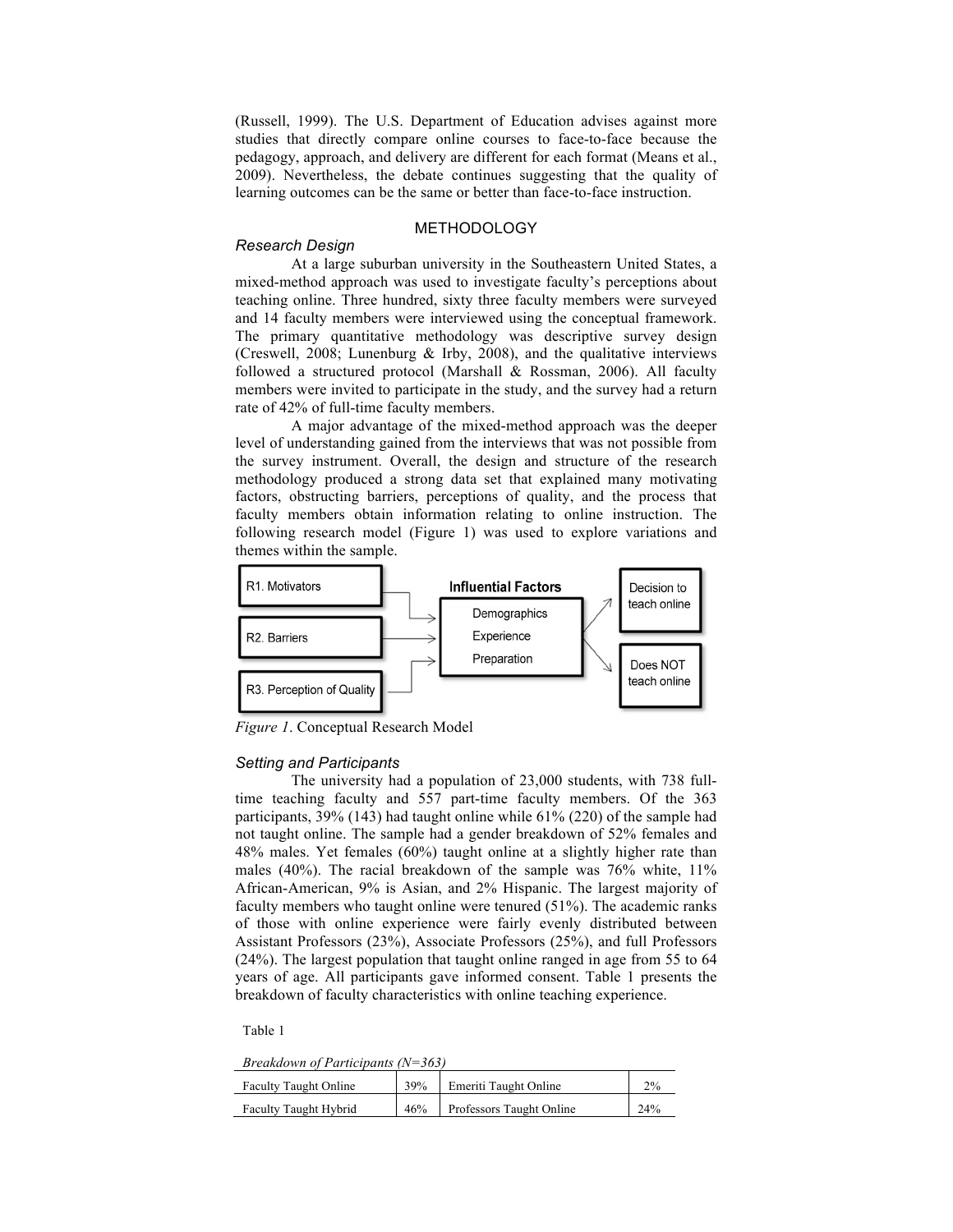| 60% | Assoc. Profs. Online             | 25%                     |
|-----|----------------------------------|-------------------------|
| 40% | Assist. Profs. Taught Online     | 23%                     |
| 51% | <b>Instructors Taught Online</b> | 7%                      |
| 23% |                                  | 14%                     |
| 26% | Other Faculty Taught Online      | 5%                      |
|     |                                  | Lecturers Taught Online |

#### *Instrumentation and Data Collection Procedures*

A self-developed survey instrument was constructed based on the work of Seaman (2009) and Tabata and Johnsrud (2008). A five-point continuum where number one was designated as *Strongly Disagree* and five was designated as *Strongly Agree* was used. Three was the midpoint of the continuum and signified a neutral position; therefore, any mean score above three showed a positive association with a particular question, idea, or construct. Several questions were negatively worded and needed reverse coding. The instrument had blocks of items to address each research question, the level of experience, and the demographic characteristics.

Content validity was established using a panel of eight distance learning experts from across the campus (Creswell, 2008). The same panel screened the interview participants to determine their skill level of novice, intermediate, and experience online instructors. The reliability for the selfdeveloped survey was established by using Cronbach's alpha coefficient. The instrument had an extremely high alpha value of 0.91 for internal consistency for all items (Creswell, 2008).

The qualitative instrument was a self-developed interview protocol (Marshall & Rossman, 2006). The interview protocol was based on the same themes as the survey and broken into sections to triangulate the research questions. Open-ended questions shed light on various aspects of the study and the methods participants use to prepare to teach online.

The survey data was collected over a four-week period, and the interviews occurred during a six-week period. The participants anonymously submitted their academic college and their skill level with online learning. The screened interview participants were randomly selected from the categories of novice, intermediate, and experienced (Wiersma, & Jurs, 2005) to provide a sample of all skill levels across the campus. The interviews were done by the same person to eliminate interviewer-induced bias (Marshall & Rossman, 2006).

# FINDINGS

### *Motivators - Flexibility for Teacher and Student*

The most prevalent motivator for teaching online was flexibility and convenience (*M*=4.07, *SD*=1.02) as well as the faculty's own decision to teach online  $(M=4.03, SD = 1.22)$ . Flexibility with time and location surfaced as the most prevalent theme in the interviews. For example, 13 of the 14 interviewees cited flexibility with time and location as a key motivating factor. The ability to shift time and place had the strongest appeal to both the student and the faculty. One professor stated, "Student convenience, they can access their course when they want, or work at their own pace." Moreover, the ability to meet the needs of diverse learners was a primary motivating factors mentioned by the faculty members.

Another professor concluded, "[the students] liked the flexibility that comes from and an asynchronous delivery format. They like the time flexibility. They like the flexibility in the week to work on whatever deliverable is due that week. They also like the flexibility to work ahead." The ability to arrange one's schedule to maximize time to devote to a particular project or assignment was a major advantage of online instruction.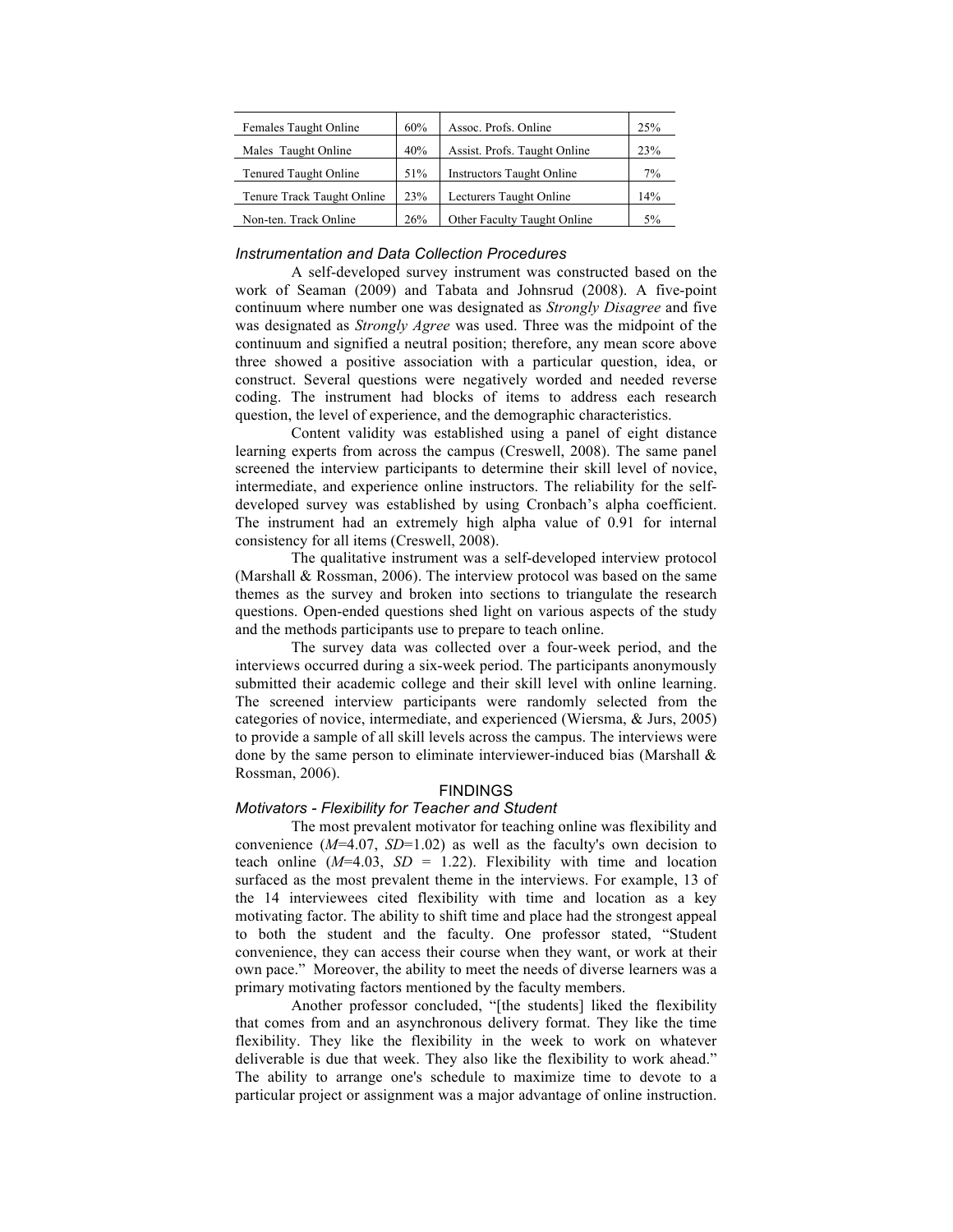They enjoy the convenience of working at their own pace, and deciding what activities they would do at their own schedule.

Time shifting and flexibility are also a major advantage for the professor. One of the professors stated, "The biggest benefit is it gives me a large block of time to do research or grade papers. It frees up a blocks of time to work on other things."

Overwhelmingly, the quantitative and qualitative data suggest the flexibility and convenience to learn anywhere and anytime was the predominant motivator for adopting online instruction. Flexibility and convenience proved to be a significant finding of this study.

#### *Personal Decision to Teach Online*

The personal decision to teach online was recognized to be one of the strongest motivators. The faculty rated the importance of personal choice to teach online (*M*=4.03, *SD*=1.22) the second highest motivating factor behind flexibility and convenience.

The faculty members had a high affirmation for their own personal decision to teach online; paradoxically, they felt marginal about deriving personal satisfaction from teaching online (*M*=3.03, *SD*=1.43). The level of personal satisfaction teaching online is a positive aspect but not an important motivator. One professor concluded, "I wanted to do it because I thought it would be an interesting experience." Another complimented, "I like technology. I like to interact with students that way. I like to grow and challenge myself and learn more how to teach students in this way."

#### *Extra Financial Compensation*

This university implemented a financial incentive system to compensate professors for the increased workload to teach online. According to the quantitative data, extra pay for teaching online (*M*=3.77, *SD*=1.14) proved to be a major motivating factor. However, some of the interviews contradicted the quantitative findings. Only four of 14 interview participants stated that the extra pay was very important. One professor said, "If the extra financial compensation was taken away, watch out. You would have a rebellion on your hands." Another professor concluded that the extra pay was extremely beneficial, especially for adjunct instructors who were trying to piece together an income from multiple sources. Finally, one interviewee stated, "It helps. As you know, most of us are dealing with the same financial salaries we have had for the last several years, so a financial incentive to do the additional work [is nice]."

### *External Pressure to Teach Online*

Allen and Seaman (2007) cited the explosion of online universities like Phoenix as a source of competition and external pressure on the traditional university. One participant stated, "We are getting the stuffing knocked out of us by the private, online universities." The pressure maybe overt or covert and may occur from external sources or from internal pressure from the university administration, deans, or chairs.

Almost all faculty members acknowledged the existence of external pressures. One professor stated, "I would not say it is like an overt pressure, there is a sense that this is where the university is heading." The colleges provide encouragement and resources to increase participation in distance learning.

Survey items examined the source and impact of the external pressures. The aggregate mean score of the variables that measured pressure was *M=*2.07 (*SD*=0.92)*.* For example, the outside pressure from competitors (*M*=2.52, *SD*=1.41), the internal pressure from the campus administration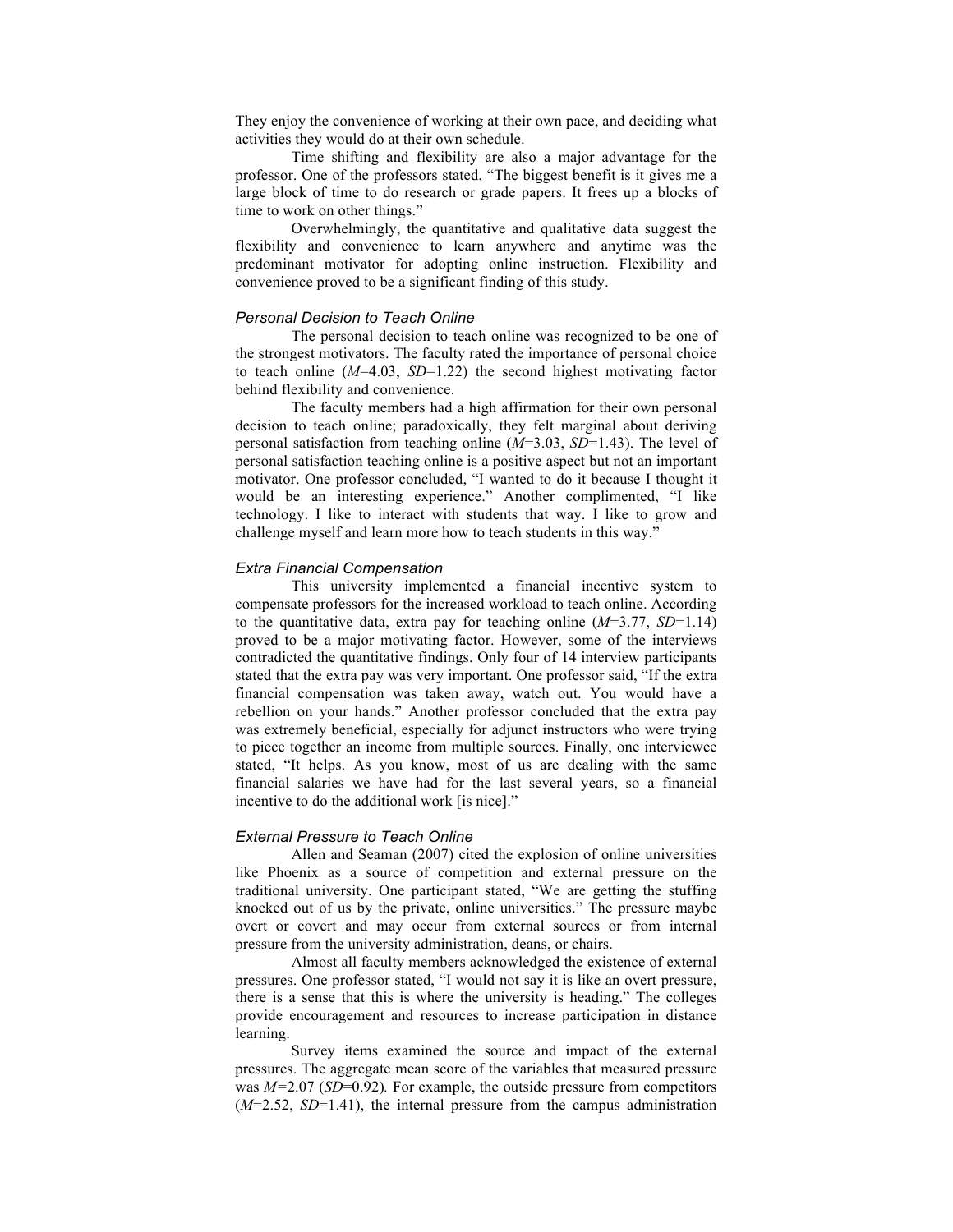(*M*=2.23, *SD*=1.34), peer pressure from colleagues (*M*=1.78, *SD*=1.04), and pressure from the students (*M*=1.76, *SD*=1.01) did not impact the decision to teach online. The participants recognized external and internal pressures to teach online; however, these pressures did not impact the decision to adopt online instruction.

### *Barriers to Adoption - More Work and More Time*

Of all the obstacles examined, the amount of work (*M*=2.20, *SD*=1.14) and extra time (*M*=2.25, *SD*=1.17) it takes to teach online was cited as the strongest barrier. The participants slightly disagreed with the premise that the time spent on online instruction would be better spent on other aspects of their work (*M*=2.96, *SD*=1.31). One professor commented, "The workload is roughly equal during the semester. But that does not include the large amount of time on the front-end and the back-end. So when you look at it over the course of the semester, these classes are significantly more work than a traditional course."

The most distinctive theme to emerge from the interviews was the issue of the amount of work and the time it takes to teach an online class. Many faculty stated the process was extremely labor intensive and time consuming. All 14 interview participants cited that online instruction takes as much time or more time than a face-to-face course.

## *Philosophical Opposition*

Philosophical opposition to online learning was *not* a major barrier to adoption. The survey data showed that most faculty members do not possess a philosophical opposition to online instruction (*M*=3.67, *SD*=1.39). This perspective was supported in the interviews. For example, of the 14 participants, only one professor had a strong philosophical opposition to online instruction.

### *Problems Teaching Online*

The survey data suggests that teaching an online course was *more frustrating* than teaching a traditional face-to-face course (*M*=2.85, *SD*=1.24). However, the participants were not concerned about the loss of control over the teaching and learning process (*M*=3.19, *SD*=1.39). Another barrier that was expressed in the interviews was the fear of being electronically bound to the classroom 24 hours a day, seven days a week. A professor stated that one advantage of the face-to-face class is the ability to leave problems or issues until the next class. The level of frustration teaching an online class and being electronically bound to the classroom were identified barriers.

# *Academic Integrity*

Another major barrier to adoption of online instruction was academic integrity. Cheating and academic dishonesty were serious issues of concern and cited as barriers. A professor said, "It is easier it does seem easier to cheat online. I don't see how you can know that the person on the other hand is who they say they are." Another professor stated, "Yes, I think it's easier for them to cheat in an online environment. . . . This is one of the reasons it takes so long to develop an online course. For every assessment, I have to make multiple versions of the questions." Lastly, another teacher concluded, "My students are good at it [cheating] no matter what. . . . We have to rethink assessment. I would never say quizzes are bad and tests are bad because I use them both, but using activities they have to complete which is hard to cheat."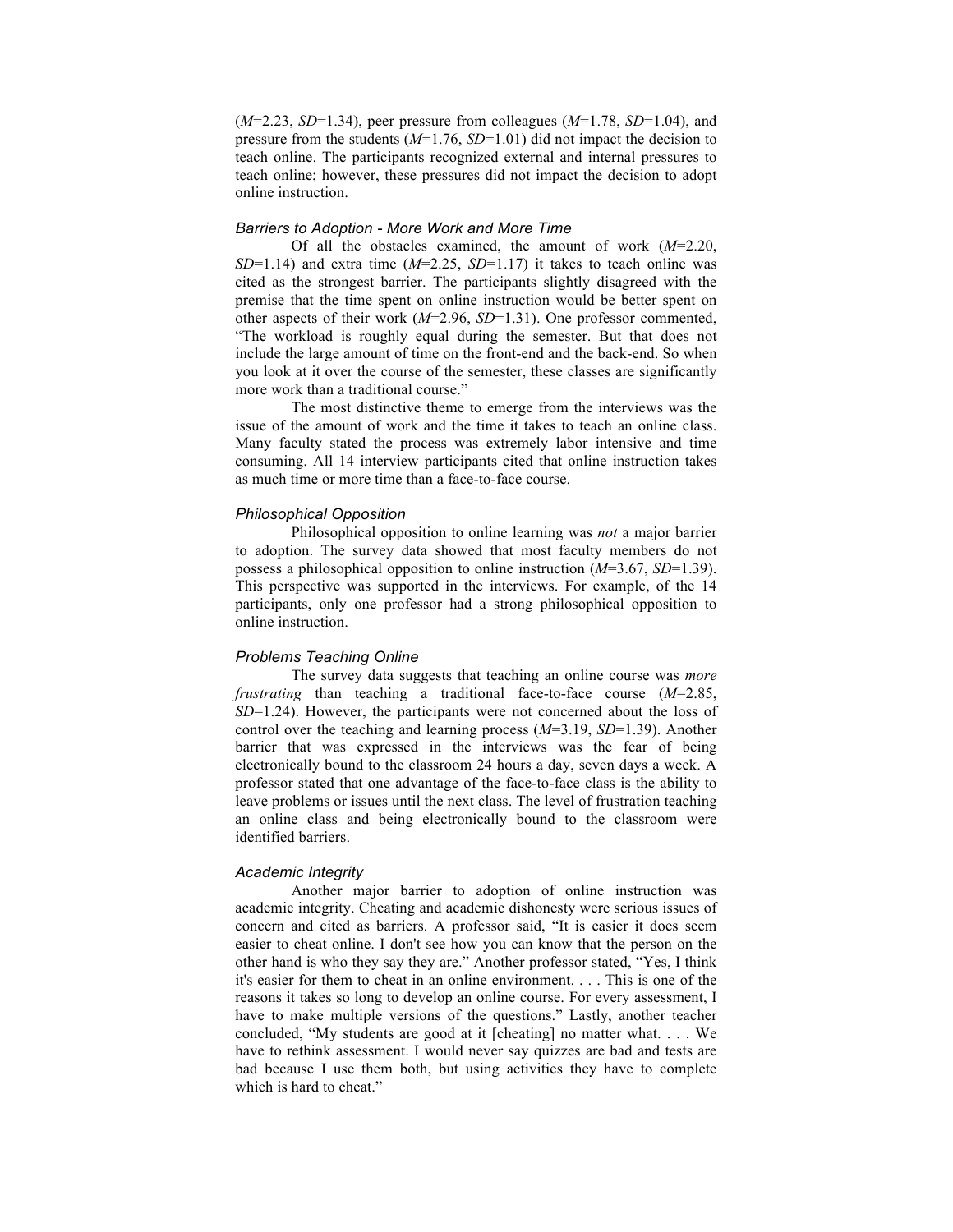# *Technical Skills and Technical Support*

Technical support was not found to be a barrier to adoption. The survey items addressed the availability and quality of technical support. The aggregate mean score showed a positive association with technical support (*M*=3.65, *SD*=0.97). Overall, the survey participants did not view technical support as a major barrier.

The faculty reported a positive association with their ability to learn the technical skills to teach online and had a high level of confidence in the ability to obtain technical support. The descriptive statistics concluded that faculty members were not anxious about their ability to teach online (*M*=3.77, *SD*=1.24) possessing a high level of self-efficacy. The participants felt confident in their ability to learn the technology needed to teach online (*M*=3.65, *SD*=1.18). Technical support was not a barrier to adopting online instruction which contradicts the literature.

#### *Perceived Quality of Online Learning*

Faculty had a mediocre opinion about the quality of learning outcomes in an online environment. For example, was the outcomes at least as good as a traditional face-to-face course (*M*=2.99, *SD*=1.35). The quality of student work in an online course is at least as good as a traditional face-toface course (*M*=2.99, *SD*=1.33), or when asked if the quality of the course content is at least as good as a traditional face-to-face course (*M*=2.93, *SD*=1.38).

Perhaps the most telling element regarding quality of online instruction was the feeling that an online course is at least as good as a traditional face-to-face course (*M*=2.83, *SD*=1.34). The interviews produced more negativity towards online instruction. One professor made this very poignant comment. "If you can prove to me that this is a better method of teaching, I would do it. But right now, is not better than what I'm doing in the classroom." This is a major finding of the study.

The faculty expressed the lowest confidence in the ability to create deeper comprehension and understanding of the content online (*M*=2.44, *SD*=1.16). In other words, the faculty struggle with creating critical thinking skills in the online environment.

Overall, the sample felt the same learning objectives could be accomplished in an online environment; however, they had a negative feeling toward the quality of instruction in an online environment which may impact the adoption process.

# DISCUSSION AND CONCLUSIONS

A little less than half of the sample had experience teaching online, and more women than men teach online. The breakdown among the tenure status is relatively equal as with the breakdown of faculty ranks. Those who teach online were older and have more experience teaching in higher education. This is an interesting finding of this study. Many would conclude that younger faculty members would adopt technology faster than older professionals. Therefore, educational planners may focus their efforts on more seasoned faculty members.

The major selling point of online education is the ability to learn anytime and anywhere (Allen & Seaman, 2007; Maguire, 2005). Overwhelmingly, the primary motivating factor is flexibility and convenience for both the teacher and the student. Clearly, online instruction provides many relative advantages to face-to-face instruction, including anytime instruction and the elimination of geographic constraints.

More importantly and perhaps the most significant finding of this study is the ability of online instruction to meet the needs of a wide range of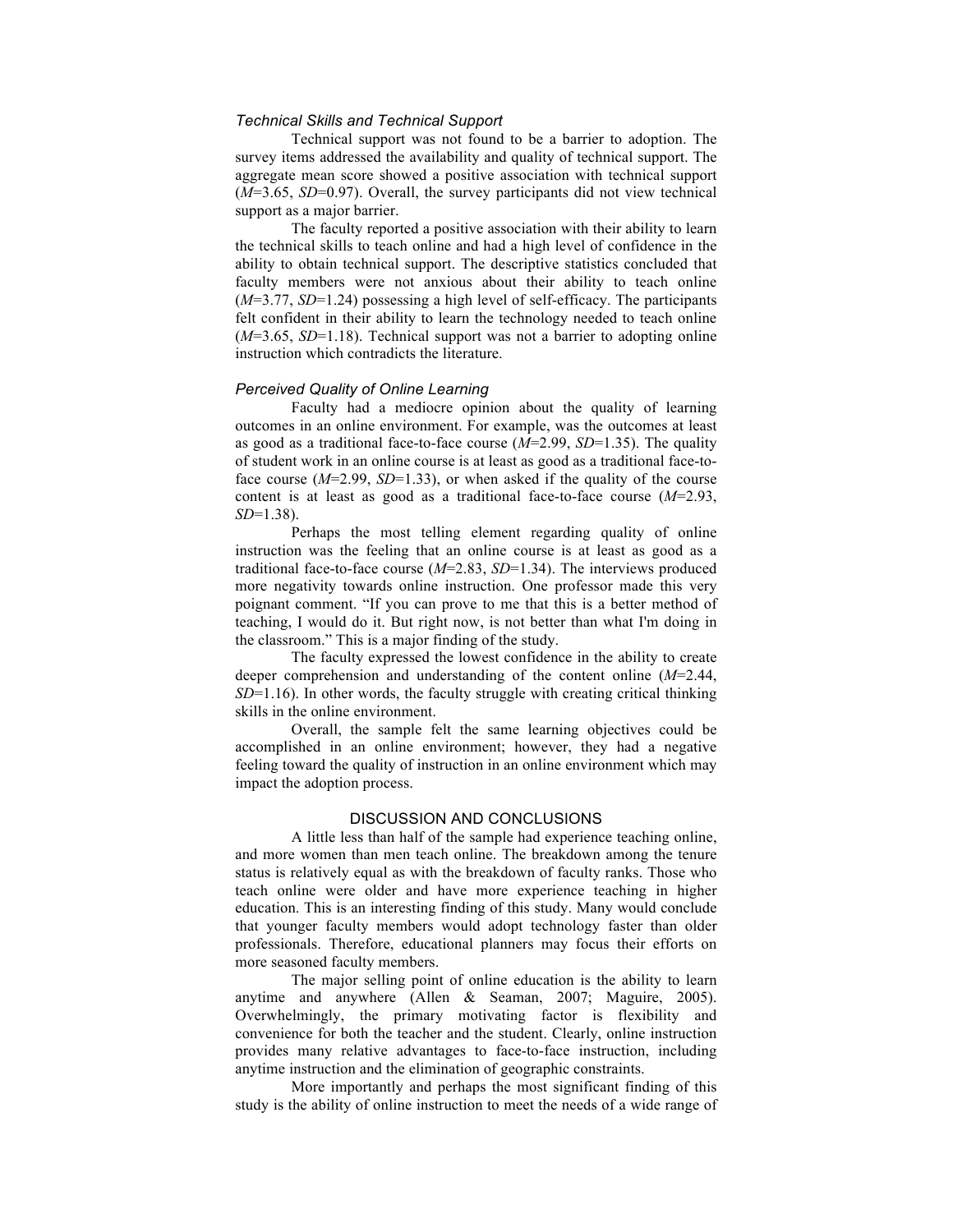diverse learners. As an example, one professor commented, "My key motivation is to meet the needs of the learners." Another professor stated, "You can make a large class small when you teach online." Additionally, providing equity for all learners has been a long-standing goal in education (Dewey, 1915; Freire, 2000). For example, the unprecedented Salamanca Statement (UNESCO, 1994) called for the countries of the world to include all children in the educational process. If the learner is confined by a physical disability, geographical barriers, or other external commitments, then online learning provides a unique way for diverse learners to obtain an education. From the traditional student who is working, to the business professional that is traveling, or a single mother, online learning is a way to reach their educational objectives. The ability to meet a wide range of underserved or even marginalized learners is a prevailing motivating factor for the adoption of this technology. This is one of the most powerful findings of this study, and an important understanding for educational planners if they want to reach a wider audience of students.

The extra time and a large amount of effort were cited as the primary obstacles to adopting online learning. This is logical and understandable given the heavy teaching loads and demands of scholarship and service. The findings of this study showed faculty members are very busy with multiple priorities. Therefore, if online learning is to be successful, the faculty members must make it a priority, and this is an important consideration for the educational planner.

A more surprising and confounding conclusion is that faculty had very little philosophical opposition to online instruction; yet, the faculty had a fairly negative opinion regarding the quality. The majority of faculty viewed online instruction as less rigorous than a face-to-face class. Some faculty felt the quality of student work was inferior to that of a face-to-face course, and expressed serious concerns about cheating. One faculty member had a rather clear explanation. "Online classes are no better or worse than a face-to-face class. Just as you have good face-to-face classes and teachers, you have good online classes and online teachers." Regardless, there is a stigma attached to online instruction.

To combat this stigma, educational planners should facilitate situations where faculty get to experience high-quality, online instruction. Allowing the faculty member to be the student and see what other faculty are doing in their online classes will spur creative and produce change. Ultimately, this may be uncomfortable and challenge the existing paradigms of traditional instruction for the faculty member. The focus must be on higher-order thinking skills. Nonetheless, engaging in instruction from the students' perspective should propel the development process, and hopefully dispelling the notion that online instruction is inferior.

Finally, the question of academic dishonesty was cited as a substantial barrier. Perhaps this is the most significant finding and contribution of this study. Many answers are just a mouse click away for this copy and paste generation (Watson, & Sottile, 2010). If traditional tests are employed, using a proctored testing center will ensure academic integrity. Another method to increase security is the use of plagiarism software. Other techniques to secure integrity of the assessment process included the time limits on tests, the use of multiple versions, and more subjective open-ended questions. However, this begs a larger question regarding the nature and quality of the assessment process.

This is a complicated issue that requires coordinated and systematic planning. It is important for faculty members to rethink the assessment strategies used in the online, as well as for the face-to-face environments. Multiple-choice tests should give way to more creative activities that foster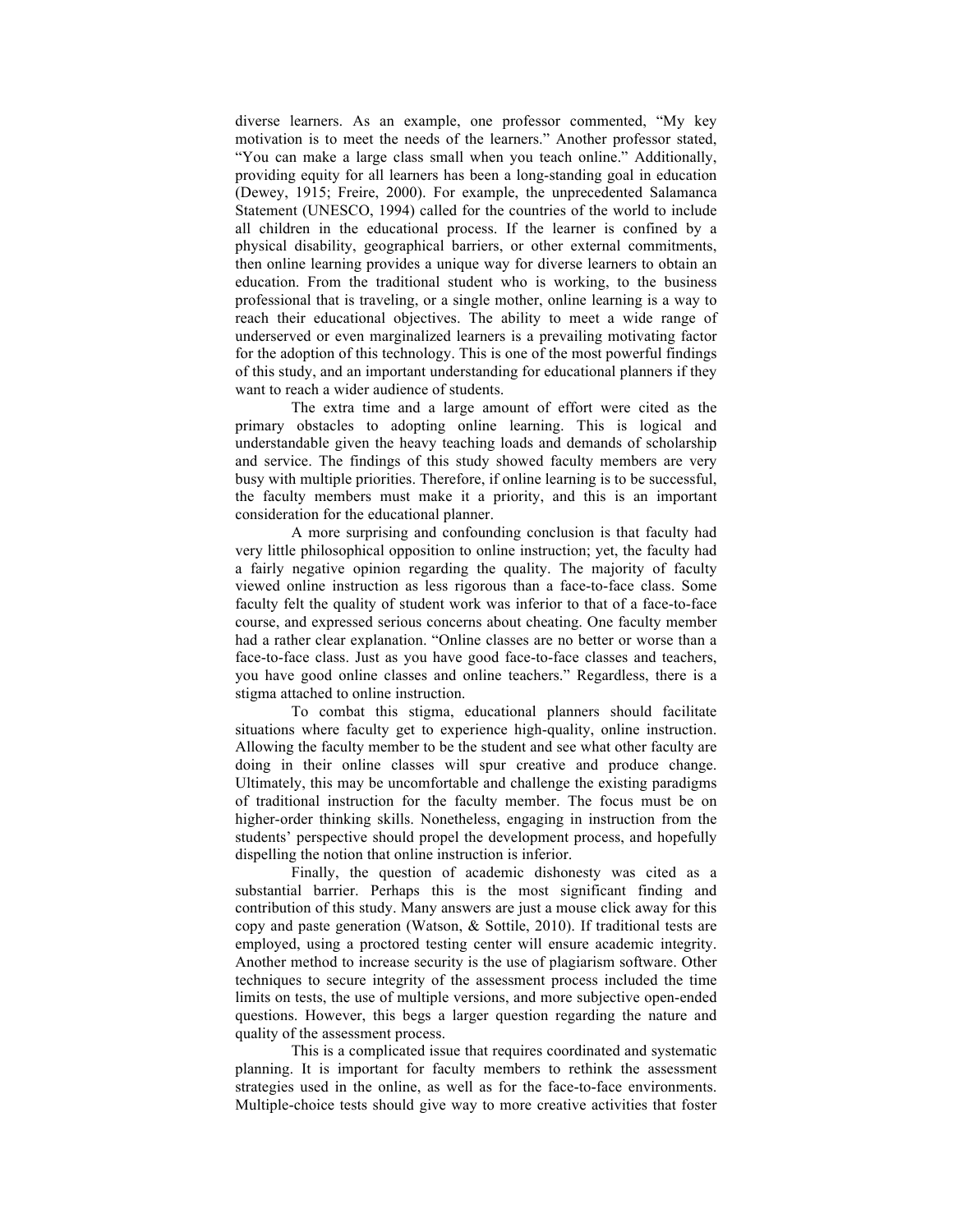deeper and more critical thinking. For example, a multi-step project with milestones creates deeper understanding and is much harder to plagiarize. This places an extra burden on the instructor, but this recommendation should improve quality.

In conclusion, this study is significant because it adds to the collective body of knowledge regarding faculty motivations to teach online. The findings directly support the conclusions reported by Seaman (2009), Tabata and Johnsrud (2008), and Zhen, Garthwait, and Pratt (2008). A clearer picture of the motivators and barriers in the adoption process can help educational planners meet the needs of the expanding volume of online learners.

### REFERENCES

- Allen, I.E. & Seaman, J. (2013). *Changing Course: Ten Years of Tracking Online Education in the United States*. Wellesley MA: Babson College/Quahog Research Group. Retrieved from http://www.tonybates.ca/2013/01/13/ measuring-the-growth-of-online-learning-the-babson-college 2012-survey/#sthash.Fux1VuF6.dpuf
- Allen, I. E. & Seaman, J. (2007). *Online Nation: Five Years of Growth in Online Learning.* Needham, MA: Sloan Consortium. Retrieved from http://www.sloanc.org/publications/ survey/pdf/online\_nation.pdf
- Bandura, A. (1986). *Social foundations of thought and action: A social cognitive theory*. Englewood Cliffs, NJ: Prentice-Hall.
- Bembenutty, H. (2009). Academic delay of gratification, self-regulation of learning, gender differences, and expectancy-value. *Personality and Individual Differences, 46*, 347-352. Retrieved from http://www.heferbembenutty.com/files/adog.pdf
- Berge, Z. L. (1998). Barriers to online teaching in post-secondary institutions: Can policy changes fix it? *Journal of Distance Learning Administration, 1*(2). Retrieved from http://www.westga.edu/~distance/Berge12.html
- Bolliger, D. U., & Wasilik, O. (2009). Factors influencing faculty satisfaction with online teaching and learning in higher education. *Distance Education, 30*(1), 103-116.
- Bonk, C. J. (2001). Online teaching in an online world. Retrieved from http://www.publicationshare.com/docs/corp\_survey.pdf
- Clay, M. (1999). Faculty attitudes toward distance education at the State University of West Georgia. *University of West Georgia Distance Learning Report*. Retrieved from http://www.westga.edu/~distance/attitudes.html
- Creswell, J. W. (2008). *Research Design: Qualitative, Quantitative, and Mixed Methods Approaches.* Thousand Oaks: Sage Publications.
- DeTure, M. (2004). Cognitive Style and Self-Efficacy: Predicting Student Success in Online Distance Education. *American Journal of Distance Education, 18*(1), 21-23.
- Dewey, J. (1915). *The school and society* (Rev. ed.). Chicago: The University of Chicago press.
- Dooley, K. E., & Murphrey, T. P. (2000). How the perspectives of administrators, faculty and support units impact the rate of distance education adoption. *Online Journal of Distance Learning Administration, 3*(4). Retrieved from http://www.westga.edu/~distance/ojdla/winter34/dooley34.html
- Freire, P. (2000). *Pedagogy of the oppressed* (30th anniversary ed.). New York: Continuum.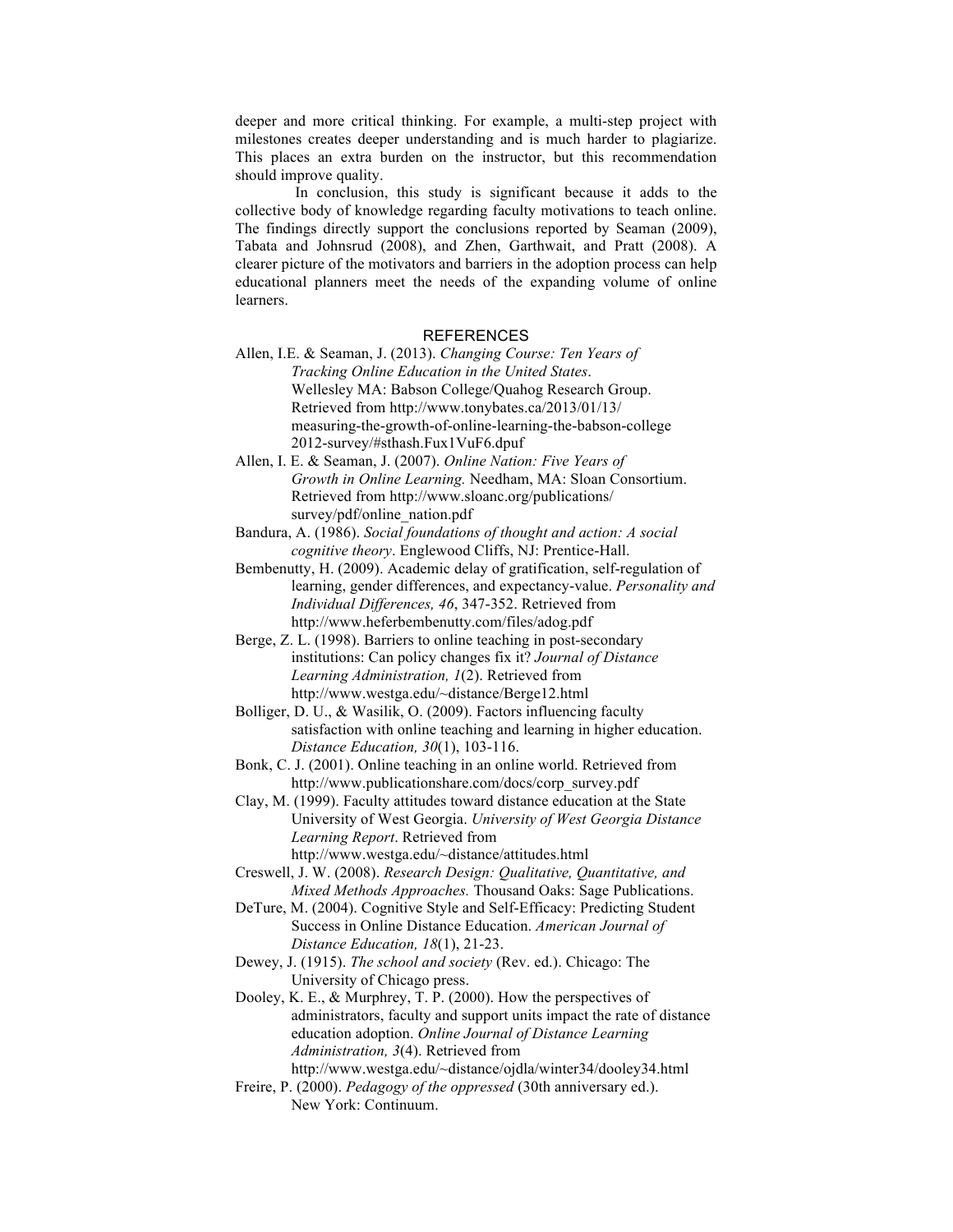- Fullan, M. (2007). *The New Meaning of Educational Change* (4th ed.). New York: Teachers College Press, Columbia University.
- Lunenburg, F. C., & Irby, B. J. (2008). *Writing a Successful Thesis or Dissertation*. Thousand Oaks, CA: Corwin Press.
- Maguire, L. (2005). Literature review Faculty participation in online distance education: Barriers and motivators. *Online Journal of Distance Learning Administration, 8*(1), Retrieved from http://www.westga.edu/~distance/ojdla/spring81/maguire81.htm
- Marshall, C., & Rossman, G. (2006). *Designing Qualitative Research*. Thousand Oaks, CA: Sage Publications, Inc.
- Means, B., Toyama, Y., Murphy, R., Bakia, M., & Jones, K. (2009). *Evaluation of evidence based practices in online learning: A meta analysis and review of online learning studies*. Retrieved from http://www2.ed.gov/rschstat/eval/tech/evidence-based practices/finalreport.pdf
- Mishra, P., & Koehler, M. J. (2006). Technological Pedagogical Content Knowledge: A new framework for teacher knowledge. *Teachers College Record, 108*(6). 1017-1054.
- Mitchell, B., & Geva-May, I. (2009). Attitudes affecting online learning implementation in higher education institutions. *Journal of Distance Education, 23*(1), 71–88.
- Natriello, G. (2005). Modest changes, revolutionary possibilities: Distance learning and the future of education. *Teachers College Record, 107*(8), 1885–1904. Retrieved from http://www.csupomona.edu/~dolce/pdf/natriello.pdf
- Ngai, E. W. T., Poon, L. K. J., & Chan, Y. H. C. (2007). Empirical examination of the Adoption of WebCT using TAM. *Computers & Education, 48*, 250-267.
- Ormrod, J. (2007). *Human Learning* (5th ed). Glenview IL: Prentice Hall.
- Parisot, A. H. (1997). Distance education as a catalyst for engaging teaching in the community college: Implications for institutional policy. *New Directions for Community Colleges, 99* , 5-13.
- Rockwell, S.K., Schauer, J., Fritz, S.M., & Marx, D.B. (1999). Incentives and obstacles influencing higher education faculty and administrators to teach via distance. *Online Journal of Distance Learning Administration, 2*(4). Retrieved from http://www.westga.edu/~distance/rockwell24.html
- Rogers, E. (2003). *Diffusion of Innovations* (5th ed.). New York: Free Press.
- Romiszowski, A. (2004). How's the E-learning Baby? Factors Leading to Success or Failure of an Educational Technology Innovation. *Educational Technology, 44* (1), 5–27.
- Russell, T. L. (1999). *The no significant difference phenomenon: as reported in 355 research reports, summaries and papers.* North Carolina: North Carolina State University. Retrieved from http://www.aplu.org/document.doc?id=1879
- Schifter, C. C. (2000). Compensation models in distance education. *In* Retrieved from http://www.westga.edu/~distance/ojdla/ spring31/schifter31.html
- Schunk, D. H. (1996). Self-Efficacy for Learning and Performance. Retrieved from http://eric.ed.gov/ERICWebPortal/ detail?accno=ED394663
- Seaman, A. (2009). *Online learning as a strategic asset Volume II: The paradox of faculty voices: Views and experiences with online learning*. Association of Public and Land Grant Universities.
- Shea, P., Pickett, A., & Li, C. S. (2005). Increasing access to higher education: A study of the diffusion online teaching among 913